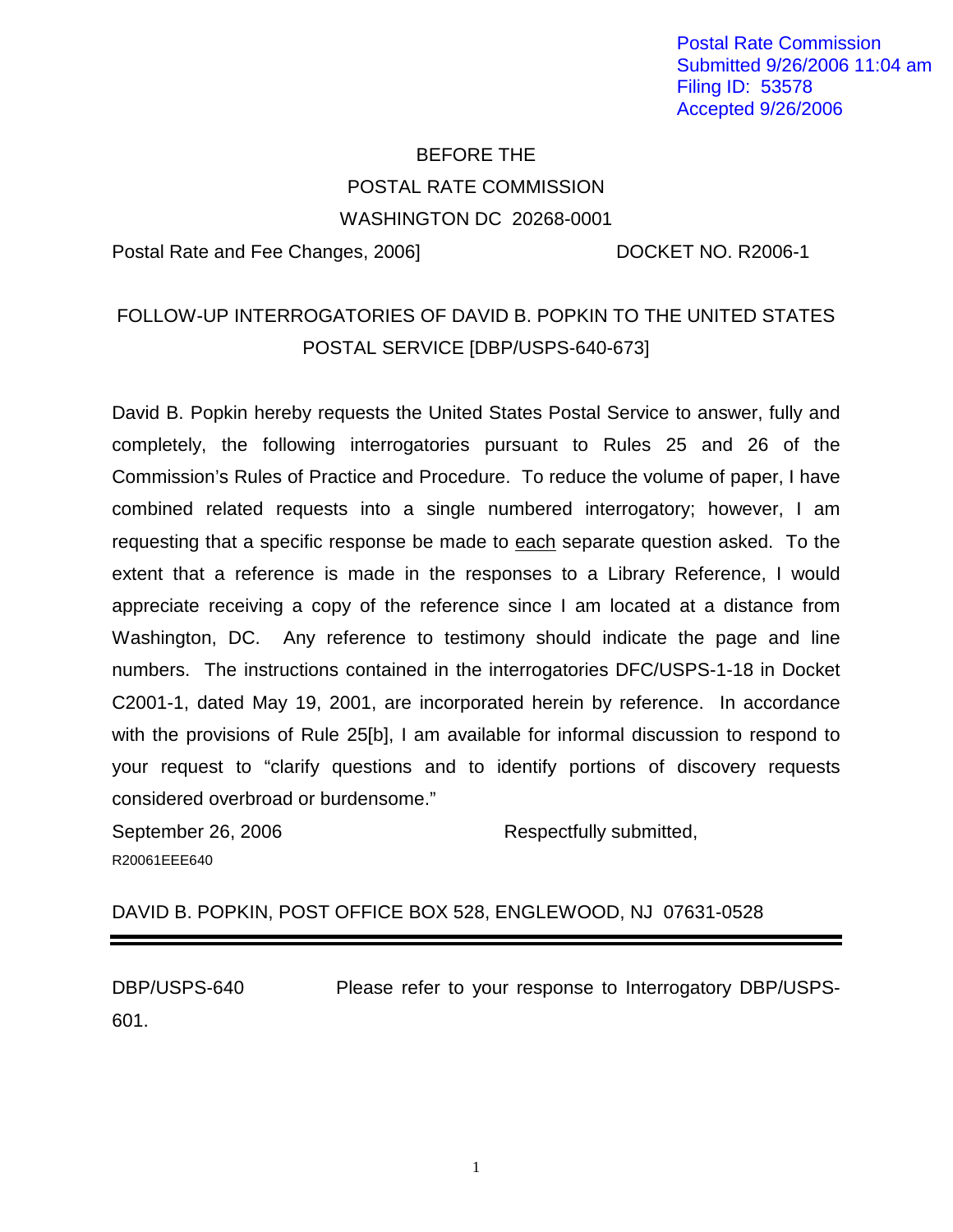[a] Please confirm, or explain if you are unable to confirm, that there are a number of instances where mailpieces will receive a scan while in transit such as "In Transit" or an "Arrival at Unit" scan.

[b] Please confirm, or explain if you are unable to confirm, that there are instances where these in transit scans are performed on a number of mailpieces at the same time.

[c] Please confirm, or explain if you are unable to confirm, that when these scans are required to be made of a group of mailpieces that the mailpieces will be segregated while the individual scans are made.

[d] Please confirm, or explain if you are unable to confirm, that while this group of mailpieces is individually scanned there may be a delay which will cause that group of mailpieces to miss a scheduled trip and therefore be delayed.

DBP/USPS-641 Please refer to your response to Interrogatory DBP/USPS-602.

Please confirm, or explain if you are unable to confirm, that every individual piece of mail which has been processed into delivery point sequencing [DPS] and arriving at a delivery unit will not be examined individually by the delivery carrier until he/she is out on the delivery route.

DBP/USPS-642 Please refer to your response to Interrogatory DBP/USPS-619.

[a] Please confirm, or explain if you are unable to confirm, that DMCS Section 941.21 states that "Certified Mail service is available for matter mailed as First-Class Mail."

[b] Please confirm, or explain if you are unable to confirm, that First-Class Mail may utilize Certified Mail because DMCS Section 941.21 states that "Certified Mail service is available for matter mailed as First-Class Mail."

[c] Please confirm, or explain if you are unable to confirm, that mail services other than First-Class Mail such as, Express Mail, Periodicals, Standard Mail, Package Services may not utilize Certified Mail service because they are not listed in those services shown in DMCS Section 941.21,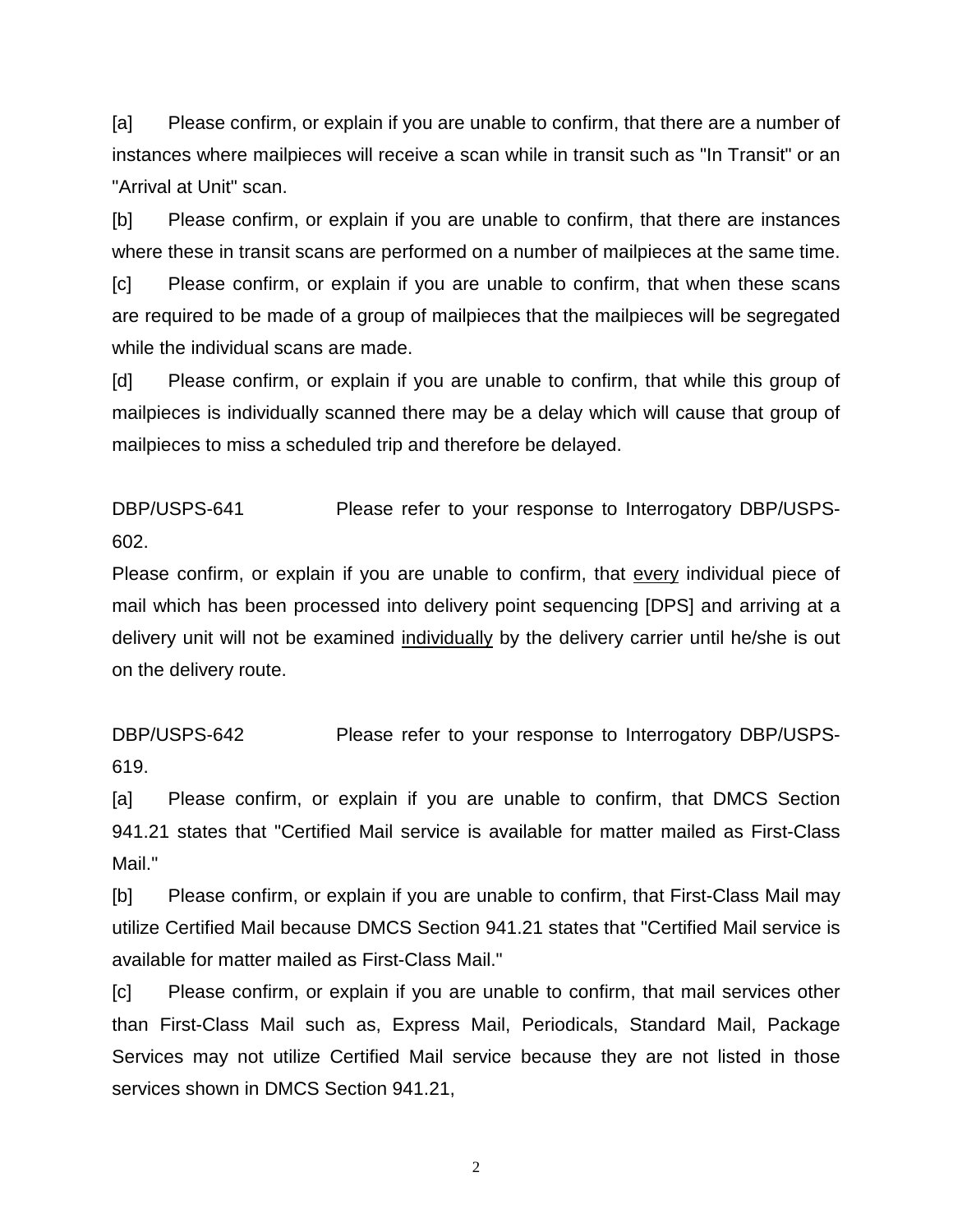[d] Please confirm, or explain if you are unable to confirm, that if the Postal Service intended that if mail services other than First-Class Mail such as, Express Mail, Periodicals, Standard Mail, Package Services were to be able to utilize Certified Mail service they would also have to be listed in DMCS Section 941.21,

DBP/USPS-643 Please refer to your response to Interrogatory DBP/USPS-619 subpart c.

Please explain why you believe that other uses other than the intended use for the Forever Stamp will be authorized without being provided for in the DMCS wording.

DBP/USPS-644 Please refer to your response to Interrogatory DBP/USPS-604. You ask me to reread the response to subpart [c] of DBP/USPS-510. That response indicates that there is a possible ambiguity in the term "first ounce". If I reread the response to subpart [c], I must also reread the response to subpart [b] which states very specifically what the correct interpretation of the Forever Stamp policy is and further states that the Postal Service is only considering making a change.

After responding to Interrogatories DBP/USPS-642 and 643, please re-evaluate and rerespond to the original Interrogatory DBP/USPS-604.

DBP/USPS-645 Please refer to your response to Interrogatory DBP/USPS-605 subpart a.

Please confirm, or explain if you are unable to confirm, that the level of confusion to the mailing public will also be considered.

DBP/USPS-646 Please refer to your response to Interrogatory DBP/USPS-605.

Please confirm, or explain if you are unable to confirm, that the response made to subpart b of Interrogatory DBP/USPS-510 is still the current status of the Postal Service's Forever Stamp implementation plan.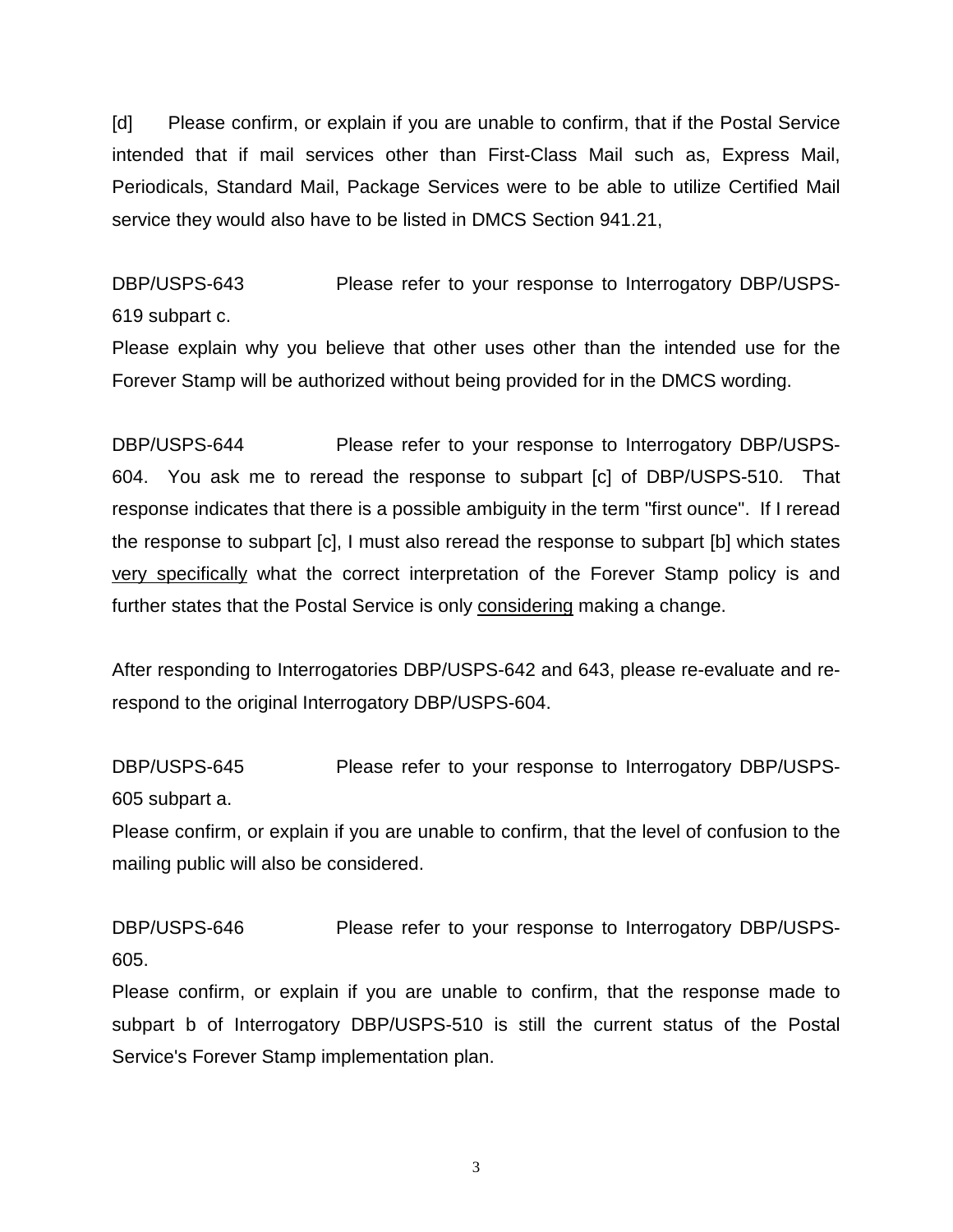DBP/USPS-647 Please refer to your response to Interrogatory DBP/USPS-606.

Please explain why my notion that the intended purpose of the Forever Stamp is the only use that will be tolerated is a mistaken notion based on the response to subpart [b] of Interrogatory DBP/USPS-510 which states very specifically what the correct interpretation of the Forever Stamp policy is and further states that the Postal Service is only considering making a change.

DBP/USPS-648 Please refer to your response to Interrogatory DBP/USPS-607.

You indicate that that is one option. Please provide all of the other options that could exist that are compliant with the current Postal Service interpretation of the use of Forever Stamps as enumerated in the response to subpart b of Interrogatory DBP/USPS-510.

DBP/USPS-649 Please refer to your response to Interrogatory DBP/USPS-608.

Please explain why you were not able to fully confirm the scenario presented in the original Interrogatory DBP/USPS-608 since it appears to be in full compliance with existing Postal Service regulations for shortpaid/unpaid mail and the current Postal Service interpretation of the use that may be made of the Forever Stamp as provided in the response to subpart b of Interrogatory DBP/USPS-510.

DBP/USPS-650 Please refer to your response to Interrogatory DBP/USPS-609.

Please explain why you were not able to fully confirm the scenario presented in the original Interrogatory DBP/USPS-609 since it appears to be in full compliance with existing Postal Service regulations for shortpaid/unpaid mail and the current Postal Service interpretation of the use that may be made of the Forever Stamp as provided in the response to subpart b of Interrogatory DBP/USPS-510.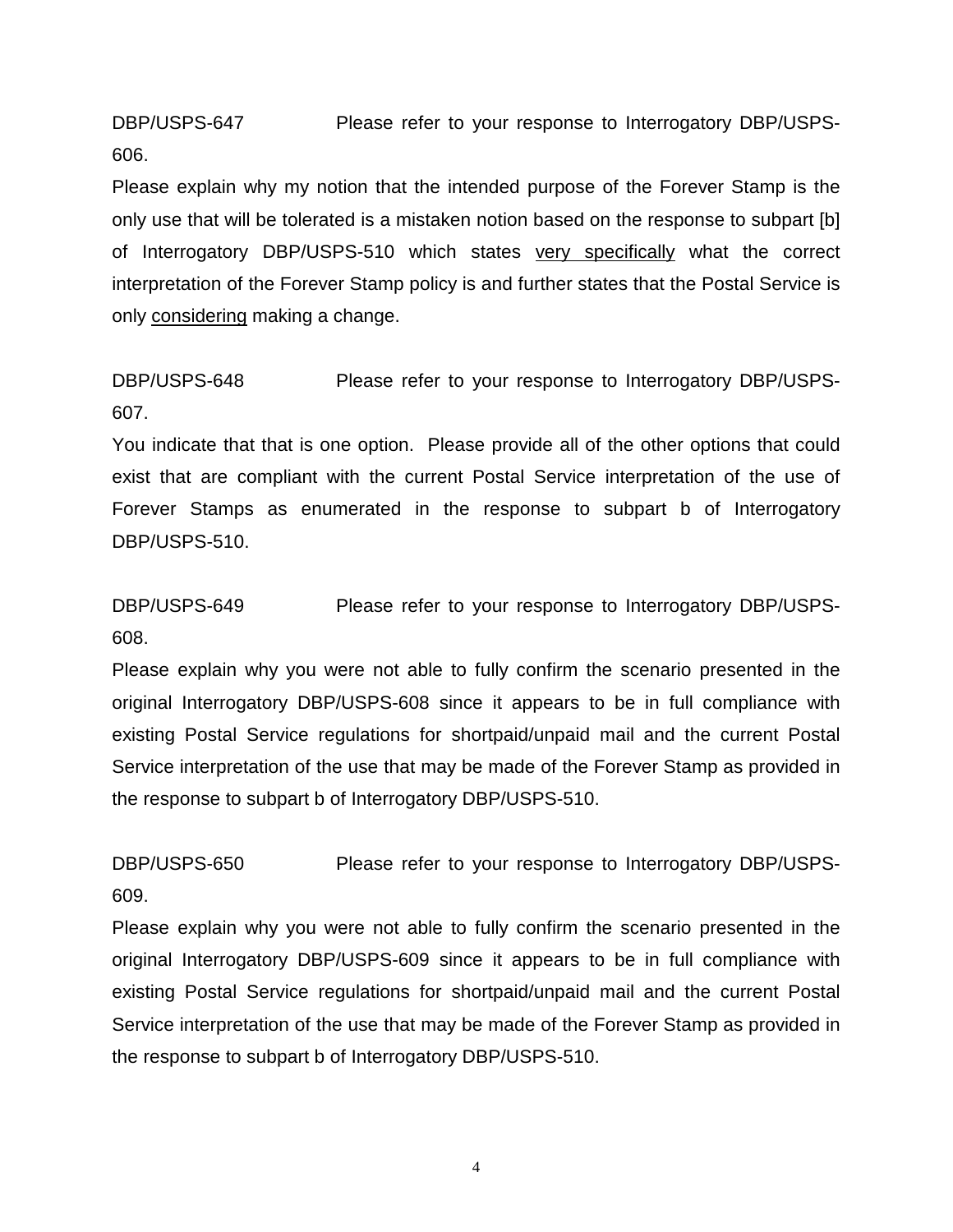DBP/USPS-651 Please refer to your response to Interrogatory DBP/USPS-610.

Please explain why you were not able to fully confirm the scenario presented in the original Interrogatory DBP/USPS-610 since it appears to be in full compliance with existing Postal Service regulations for shortpaid/unpaid mail and the current Postal Service interpretation of the use that may be made of the Forever Stamp as provided in the response to subpart b of Interrogatory DBP/USPS-510.

DBP/USPS-652 Please refer to your response to Interrogatory DBP/USPS-611.

Please explain why you were not able to fully confirm the scenario presented in the original Interrogatory DBP/USPS-611 since it appears to be in full compliance with existing Postal Service regulations for shortpaid/unpaid mail and the current Postal Service interpretation of the use that may be made of the Forever Stamp as provided in the response to subpart b of Interrogatory DBP/USPS-510.

DBP/USPS-653 Please refer to your response to Interrogatory DBP/USPS-612.

Please explain why you were not able to fully confirm the scenario presented in the original Interrogatory DBP/USPS-612 since it appears to be in full compliance with existing Postal Service regulations for shortpaid/unpaid mail and the current Postal Service interpretation of the use that may be made of the Forever Stamp as provided in the response to subpart b of Interrogatory DBP/USPS-510.

DBP/USPS-654 Please refer to your response to Interrogatory DBP/USPS-613.

Please explain why you were not able to fully confirm the scenario presented in the original Interrogatory DBP/USPS-613 since it appears to be in full compliance with existing Postal Service regulations for shortpaid/unpaid mail and the current Postal Service interpretation of the use that may be made of the Forever Stamp as provided in the response to subpart b of Interrogatory DBP/USPS-510.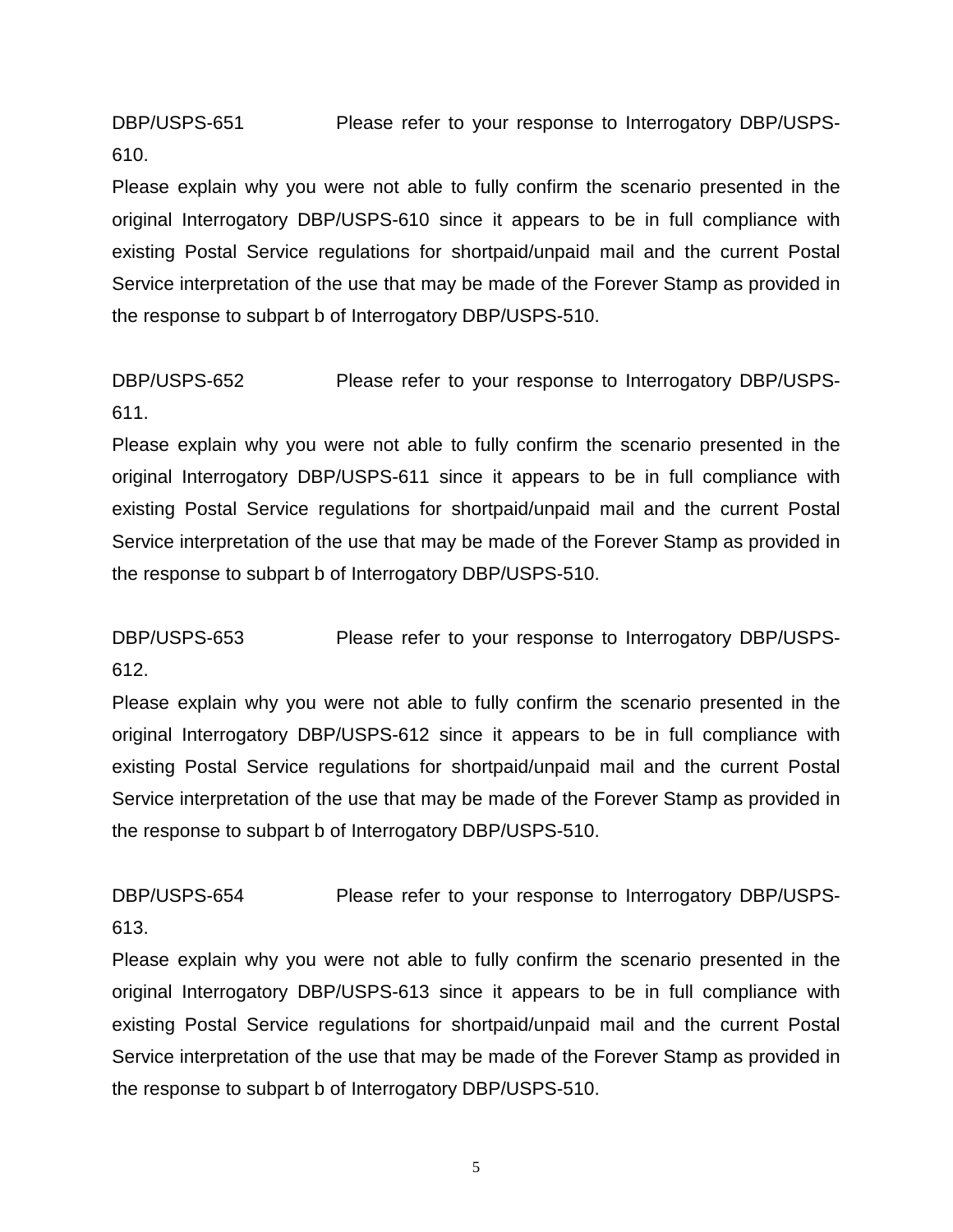DBP/USPS-655 Please refer to your response to Interrogatory DBP/USPS-614.

Please explain why you were not able to fully confirm the scenario presented in the original Interrogatory DBP/USPS-614 since it appears to be in full compliance with existing Postal Service regulations for shortpaid/unpaid mail and the current Postal Service interpretation of the use that may be made of the Forever Stamp as provided in the response to subpart b of Interrogatory DBP/USPS-510.

DBP/USPS-656 Please refer to your response to Interrogatory DBP/USPS-615.

Please explain why you were not able to fully confirm the scenario presented in the original Interrogatory DBP/USPS-615 since it appears to be in full compliance with existing Postal Service regulations for shortpaid/unpaid mail and the current Postal Service interpretation of the use that may be made of the Forever Stamp as provided in the response to subpart b of Interrogatory DBP/USPS-510.

DBP/USPS-657 Please refer to your response to Interrogatory DBP/USPS-616.

Please explain how the you are able to make a "positive" statement that "mailers will not be penalized for using it as postage for other mail pieces in the R2006-1 rate cycle" when that statement is in direct conflict with the statement made in response to subpart b of Interrogatory DBP/USPS-510 where you state that the Postal Service is only considering giving postage credit for such uses.

DBP/USPS-658 Please refer to your response to Interrogatory DBP/USPS-616.

[a] Please explain why you believe that implementing language regarding postage credit for unintended purposes [should the Postal Service change the position provided in response to subpart b of Interrogatory DBP/USPS-510 which stated that such use was being considered] could be published elsewhere other than the DMCS.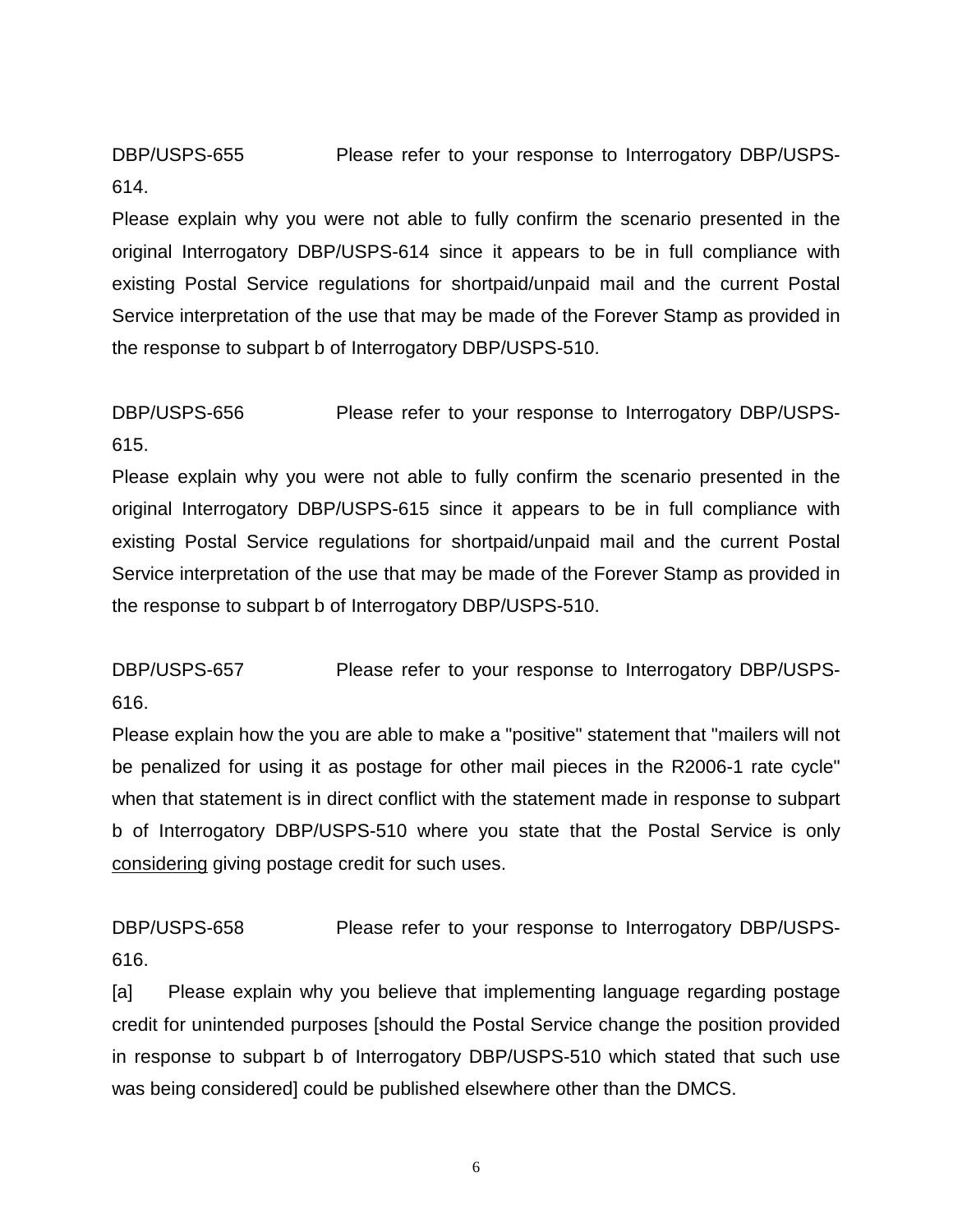[b] Please advise where you believe the publication would take place.

DBP/USPS-659 Please refer to your response to Interrogatory DBP/USPS-618.

You state that there is a misunderstanding of the current policy. What is the current policy and does it differ from the very clear policy specified in response to subpart b of Interrogatory DBP/USPS-510?

DBP/USPS-660 Please refer to your response to Interrogatory DBP/USPS-620.

[a] What are the Postal Service's stated intentions with respect to any unintended postage use of the forever stamp for the Docket No. R2006-1 rate cycle? Please explain how this intention complies with the interpretation provided in response to subpart b of Interrogatory DBP/USPS-510.

[b] Please confirm, or explain if you are unable to confirm, that the term R2006-1 rate cycle would be the time frame when the single-piece First-Class Mail rate would be 42¢ [assuming that rate is approved].

DBP/USPS-661 Please refer to your response to Interrogatory DBP/USPS-621.

The original Interrogatory referred to was DBP/USPS-516.

DBP/USPS-662 Please refer to your response to Interrogatory DBP/USPS-622.

[a] You state that the policy for unintended postage use for the purposes of the R2006-1 rate cycle is already clear. What is the Postal Service's policy with respect to any unintended postage use of the forever stamp for the Docket No. R2006-1 rate cycle? Please explain how this intention complies with the interpretation provided in response to subpart b of Interrogatory DBP/USPS-510.

[b] Please explain why you were not able to confirm the response to subpart b of Interrogatory DBP/USPS-622.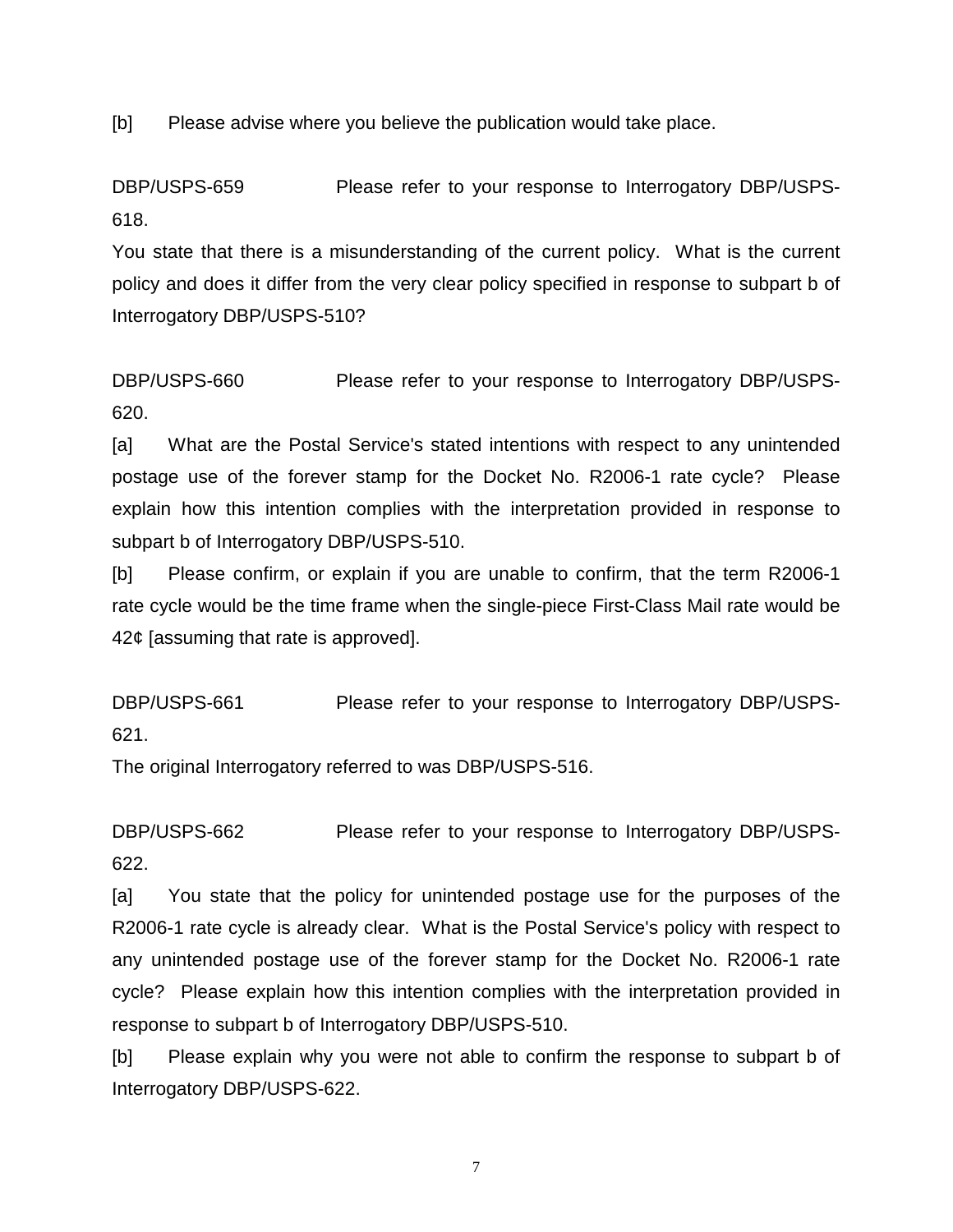DBP/USPS-663 Please refer to your response to Interrogatory DBP/USPS-624.

[a] Please confirm, or explain if you are unable to confirm, that there is a December 2005 version of the template Notice 3-A and that that is the latest version.

[b] The response to subpart b of Interrogatory DBP/USPS-624 failed to provide the specific wording that serves to provide additional guidelines to postal acceptance clerks as opposed to reformatting the DMM regulations to place them in a more convenient format or to provide a convenient way to measure the various mailpieces.

DBP/USPS-664 Please refer to your response to Interrogatory DBP/USPS-625.

[a] Please confirm, or explain if you are unable to confirm, that the responses made to subparts a, c, and d of Interrogatory DBP/USPS-540 no longer apply to the reworded Interrogatory DBP/USPS-625 and that the only reason for the implementation of the nonmachinable surcharge to the mailpiece described in Interrogatory DBP/USPS-625 is as noted in the response to Interrogatory DBP/USPS-625 which refers to the ability of the clasp to catch on something else during processing as indicated by the response, "Yes" to subpart b of Interrogatory DBP/USPS-540.

[b] Please confirm, or explain if you are unable to confirm, that if a mailer affixes a piece of tape over the clasp on the mailpiece described in Interrogatory DBP/USPS-625 so that there will be no ability for the clasp to catch on something else during processing that the mailpiece will no longer require payment of the nonmachinable surcharge.

DBP/USPS-665 Please refer to your response to Interrogatory DBP/USPS-626.

[a] Please explain how the answer to Interrogatory DBP/USPS-541 speaks for itself. Have any individuals performed direct measurements of lengths and widths of thick envelopes vs. indirect measurements of the envelope thickness?

[b] If not, why not?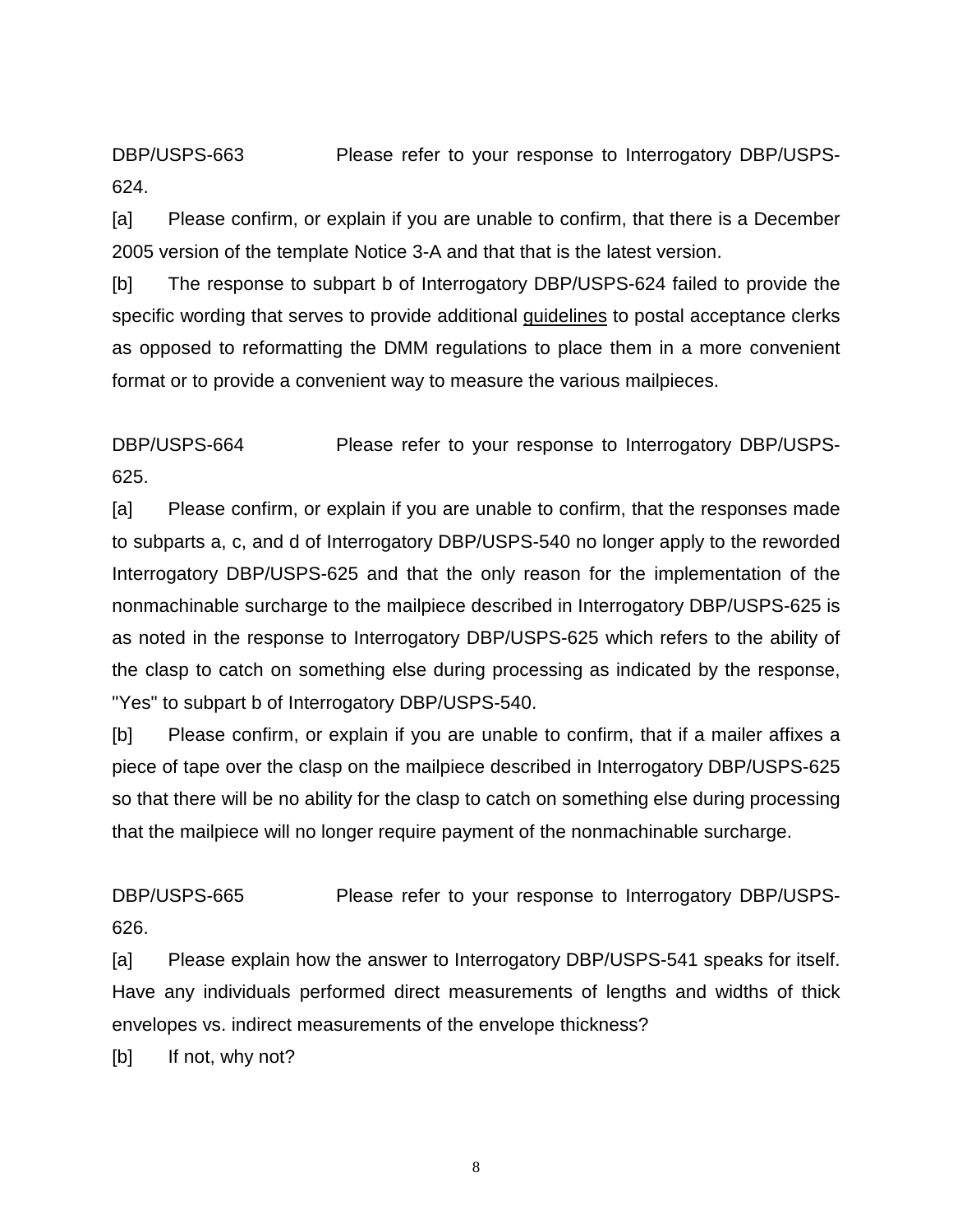[c] Please explain the term parallax as it relates to observations made of the reading of a ruler.

[d] Please confirm, or explain if you are unable to confirm, that the indirect measurement of the thickness of a thick envelope will have a greater parallax error than the direct measurement of the length and width of the same envelope.

DBP/USPS-666 Please refer to your response to Interrogatory DBP/USPS-629.

Please confirm, or explain if you are unable to confirm, that if the Commission and Board of Governors approve the proposed shape based rates for single-piece First-Class Mail that the only tools that the retail window clerks will have to determine whether a mailpiece is eligible for the letter rate vs. the flat rate vs. the parcel rate will be a Notice 3-A template, a ruler, and the DMM to determine the rate consequences of the measurements.

DBP/USPS-667 Please refer to your response to Interrogatory DBP/USPS-633.

Please explain the rationale for the belief that the current procedures with regard to Insurance fulfill its needs.

DBP/USPS-668 Please refer to your response to Interrogatory DBP/USPS-637.

I am somewhat confused by the answers to Interrogatory DBP/USPS-637. The response to subpart a appears to state that the conversion of a letter-shaped mailpiece with one or more of the nonmachinable characteristics will pay the rate for flat-shaped mail regardless of the weight [any weight up to 3.5 ounces]. The response to subpart b appears to indicate that the conversion will only take place for letter-shaped mailpieces of one ounce or less. Please clarify.

DBP/USPS-669 Please refer to your response to Interrogatory DBP/USPS-639.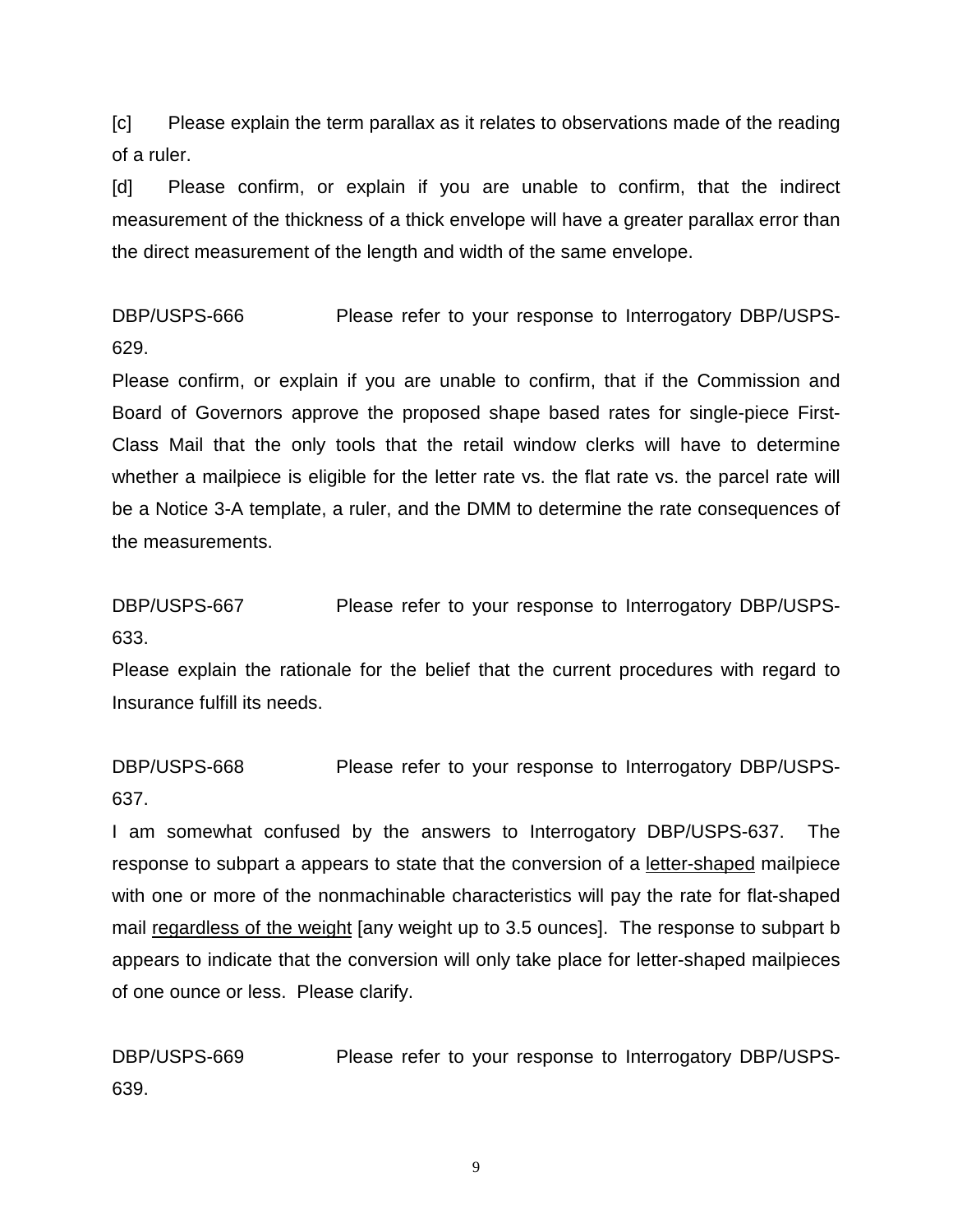Based on your response stating "No and no" leads me to believe that you misread the intent of my Interrogatory. The intent of the question was to confirm that all of the questions and statements that were presented in the February 2006 attachment to the response to Interrogatory DFC/USPS-T48-22 were considered by Witness Taufique and either adopted, modified, or rejected before preparing his T-48 Testimony and the subsequent Forever Stamp discovery.

For example, the February 2006 document discusses the possibility of charging a premium for the Forever Stamp or limiting the time period that it will be sold. Both of these have been evaluated and dismissed and therefore are not back on the table as a possibility.

Please clarify your response.

DBP/USPS-670 Please refer to your response to Interrogatory DBP/USPS-267.

OIG Report Number IS-AR-06-005 indicated that the \$1 telephone and Internet Change of Address filing fee was suspended.

[a] When was the effective date of the waiver?

[b] Is the waiver still in effect?

[c] If not, when did it terminate?

[d] If so, what are the plans, if any, for terminating it?

[e] Please advise any specific geographical locations that are/were eligible for the waiver of the \$1 fee. Please specify whether the geographic restriction applies to either or both of the old or new address.

DBP/USPS-671 Please refer to your response to Interrogatory DBP/USPS-267.

OIG Report Number IS-AR-06-005 indicated that the \$1 telephone and Internet Change of Address filing fee was suspended and compensating controls were implemented to help reduce fraud.

[a] Please provide full details of these compensating controls.